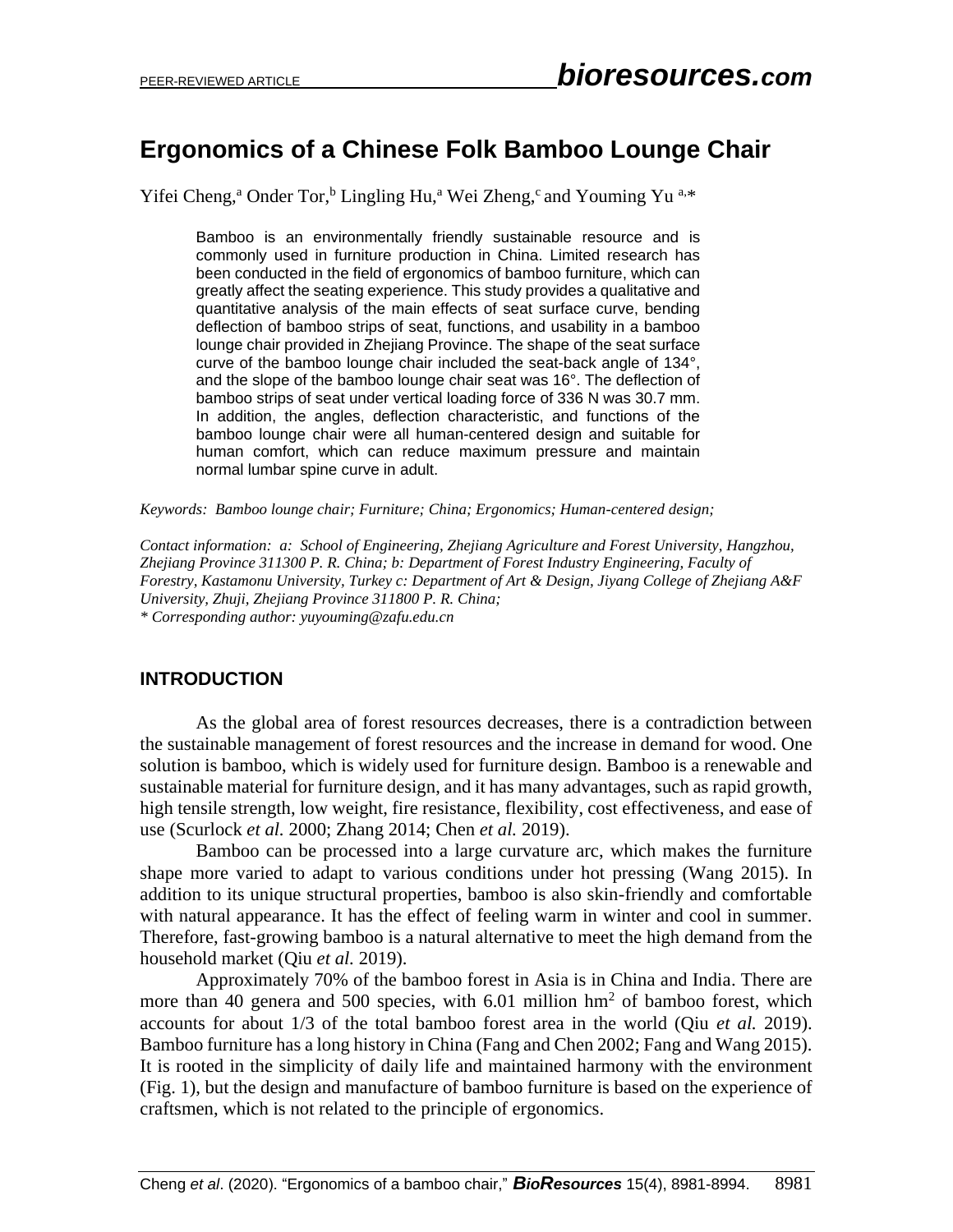Most studies of bamboo furniture focus on technology innovation (Xia *et al.* 2017; Sofiana *et al.* 2017; Wang *et al.* 2017, 2018a), marketability (Majumdar *et al.* 2017), or aesthetics and culture (Sun and Li 2014; Fang and Wang 2015; Lei and Wang 2015). However, there has been limited research in the field of ergonomics for bamboo furniture. Cheng *et al.* (2017) evaluated new bamboo furniture through examining the relationship between design and value in Taiwan and reported that if the bamboo furniture's "human factors" were not satisfactory, then the "aesthetic sensitivity", "usability", and "marketability" were not satisfactory to consumers either.



**Fig. 1.** Bamboo in rural China

Detachable structures of traditional bamboo furniture have been analyzed and explored to improve the multi-functional use (Li 2014). In Sichuan Province, the users' experience and modern use scenarios are the critical elements of bamboo furniture design after the product process and structure of bamboo furniture (Fang and Wang 2015; Wang *et al.* 2017, 2018b). Finite element analysis has been used to compare the mechanical properties of wood and bamboo furniture, and bamboo's processing performance has been found to be similar to that of hardwood, indicating that bamboo is an ideal material for furniture making (Fu and Fang 2016; Zhu 2013). The mechanical properties in bamboo furniture have been analyzed to highlight the importance of considering material when designing the classification structure and multi-scale mechanical properties of bamboo furniture cases (Wang *et al.* 2018a; Wu *et al.* 2018). The durability of the treated strip has been evaluated to calculate the deflection of magazine shelf made by bamboo (Adewole and Bello 2013).

This study analyzed the qualitative and quantitative data of the main effects of seat surface curve, peak deflection seat, functions, and usability for the Chinese folk bamboo lounge chair. The specific objectives were as follows: 1) to investigate the dimensions and surface shape of the bamboo lounge chair; 2) to evaluate the deflection of the bamboo lounge chair when occupied in a recumbent position; and 3) to analyze the dimensions of footstool, armrest, and backrest from the perspective of functions. This study will help bamboo furniture manufacturers to understand the people-oriented design thougths in history of bamboo chair in China and evaluate bamboo furniture based on modern ergonomics.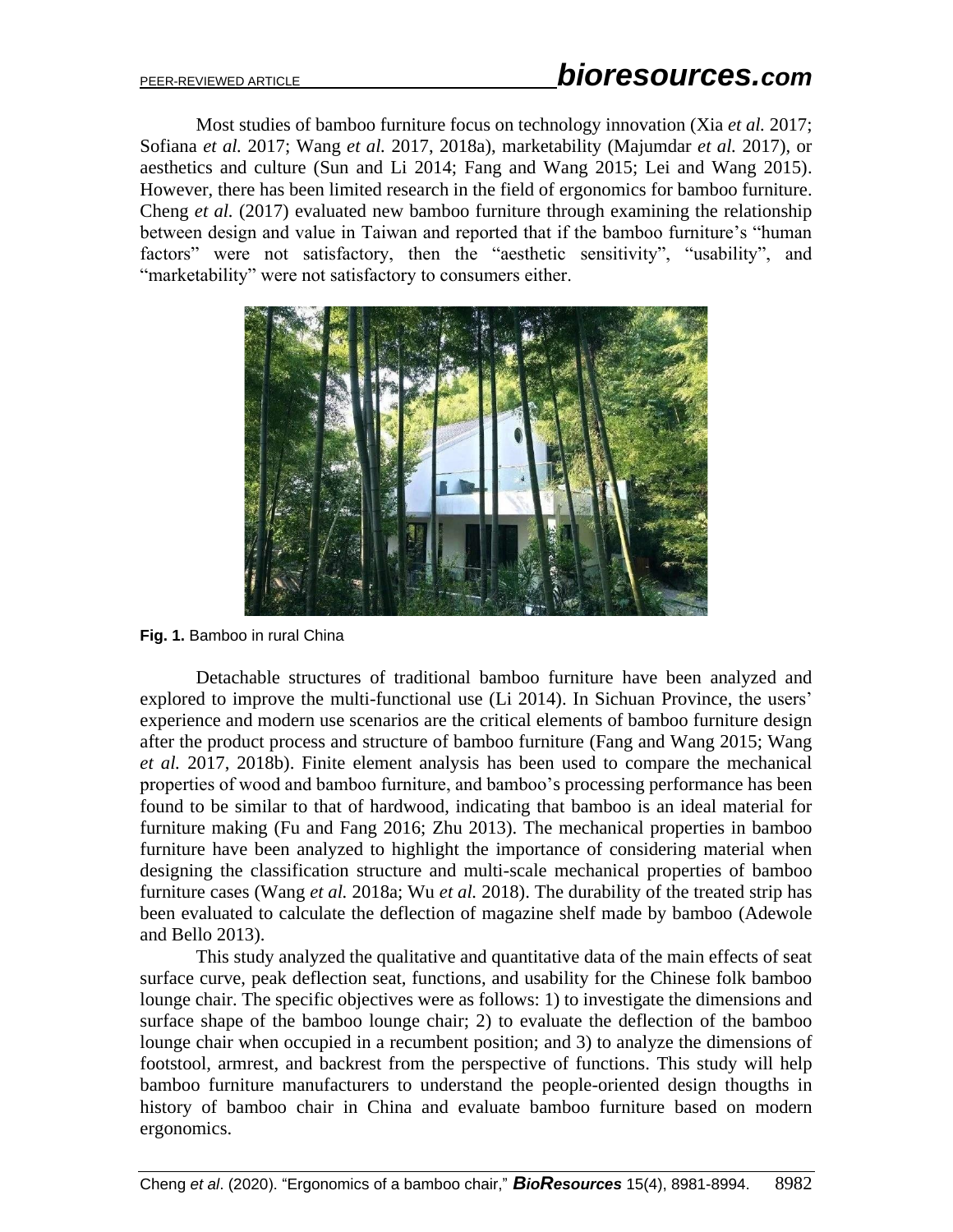# **EXPERIMENTAL**

## **Materials**

The main focus of the experiments was to evaluate the ergonomics of a lounge chair made of bamboo material. Bamboo furniture has a variety of types such as bed, cabinet, seat, table, among which the seat is the most widely used one, which can be divided into stool, seat, and reclining chair. Among the three, the lounge chair has the most comprehensive parts for ergonomics, so this paper used a bamboo lounge chair as the research and analysis object. The popular bamboo lounge chair provided in Zhejiang province was selected and used for different purposes such as reading, caring, and resting activities as shown in Fig. 2. For targeted analysis, the bamboo lounge chair was divided into 4 parts including seat surface curve, seat, footstool, and armrest.



a. Reading without footstool

b. Reading with footstool



c. Caring for a young child

d. Caring for a young child

**Fig. 2.** The purposes of using the bamboo lounge chair

#### **Methods**

#### *Basic Dimension of the Bamboo Lounge Chair*

The basic dimensions of the bamboo lounge chair are summarized in Fig. 3, which is based on the Human Dimensions of Chinese Adults (GB/T10000-88 1988) (Table 1). The dimensions of each part of the bamboo lounge chair were compared to the dimensions of normal chair in GB/T 10000-88 (1988) from the table of horizontal dimensions of human body. Most of the dimensions of bamboo lounge chair were in line with the standard, but not in height and angle. The seat-back angle of the bamboo lounge chair was 134°, and the corresponding angle of the normal chair in GB/T 10000-88 (1988) is no more than 130°. The height of the bamboo lounge chair was 40 mm lower than the corresponding one in the standard.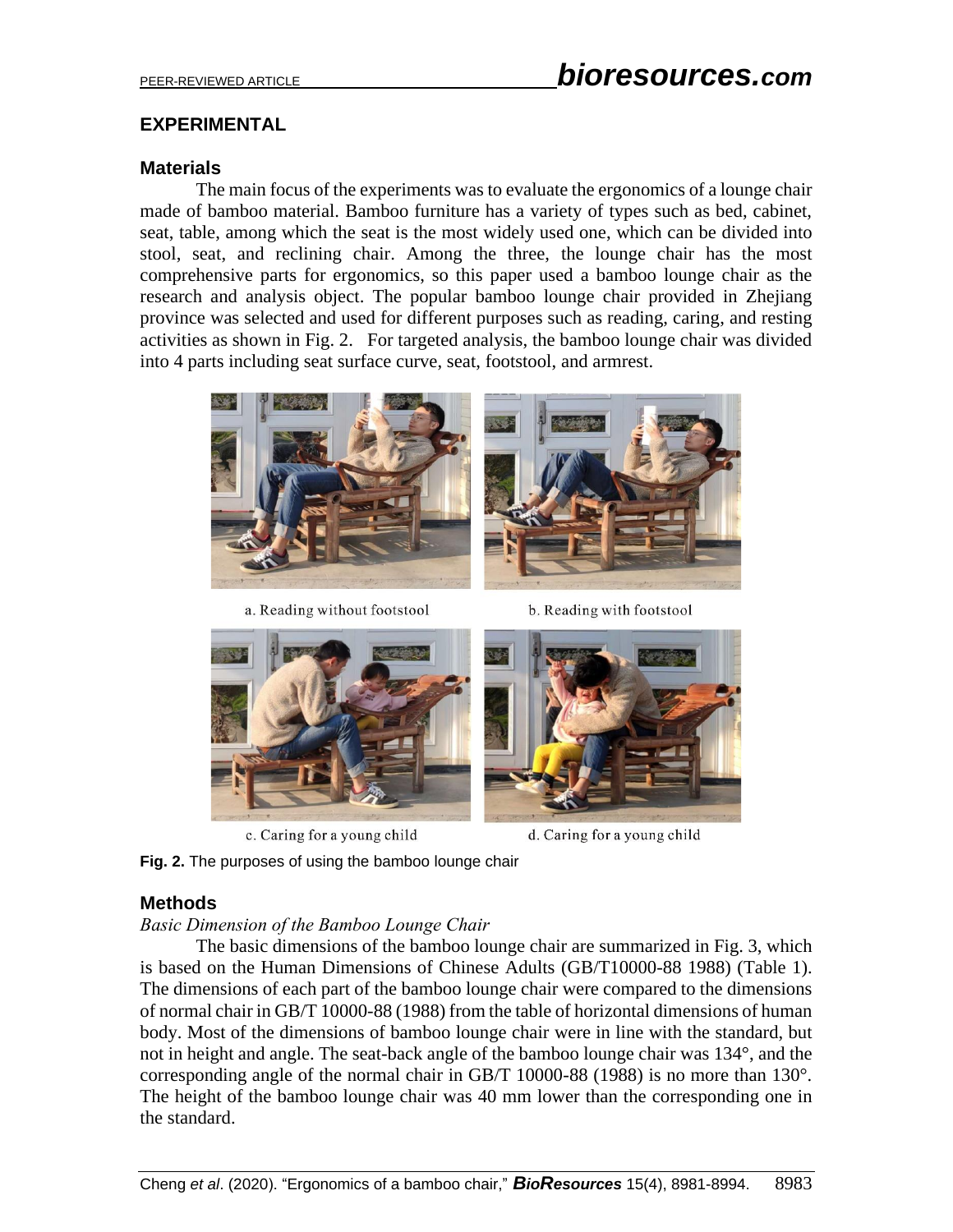

**Fig. 3.** Dimensions of the bamboo lounge chair (mm)

| Parts of the chair                        | Dimension of the<br>chair | Standard dimension<br>of chairs <sup>a</sup> | <b>Difference</b> |  |  |
|-------------------------------------------|---------------------------|----------------------------------------------|-------------------|--|--|
| Slop of chair seat                        | $16^{\circ}$              | $<12^{\circ}$                                | $4^{\circ}$       |  |  |
| Seat-back angle                           | $134^\circ$               | $< 130^\circ$                                | $4^{\circ}$       |  |  |
| Seat height from floor (mm)               | $334 - 430$               | 389~399                                      | $-60$             |  |  |
| Seat width (mm)                           | 420                       | $318 - 347$                                  |                   |  |  |
| Seat depth (mm)                           | 510                       |                                              |                   |  |  |
| Height of the footstool (mm)              | 220                       |                                              |                   |  |  |
| Length of the footstool<br>(mm)           | 475                       |                                              |                   |  |  |
| Width of the footstool (mm)               | 360                       |                                              |                   |  |  |
| Armrest height from seat of<br>chair (mm) | 174                       | $237 - 277$                                  | -63               |  |  |
| <sup>a</sup> Dimensions in GB10000-1988.  |                           |                                              |                   |  |  |

**Table 1.** Functional Dimensions of Each Part of Bamboo Lounge Chair

# *Methods for Calculating the Bending Deflection of the Seat*

The seat surface curve was divided into four parts, leg area with  $16^{\circ}$ , hip area contained the seat, trunk area with  $30^{\circ}$ , and head area next to the trunk area. The final force exerted on the hip cushion under the resultant force of leg, trunk, and head parts was calculated.

Then, the bending deflection of bamboo sheets of seat were calculated with the final force exerted on the hip cushion according to the two-points-deflection equation (Liu *et al*. 2011). The calculation result was compared with the deflection of cushions constructed with other materials along with the MOR (Modulus of rupture) and MOE (Modulus of elasticity) of bamboo sheet.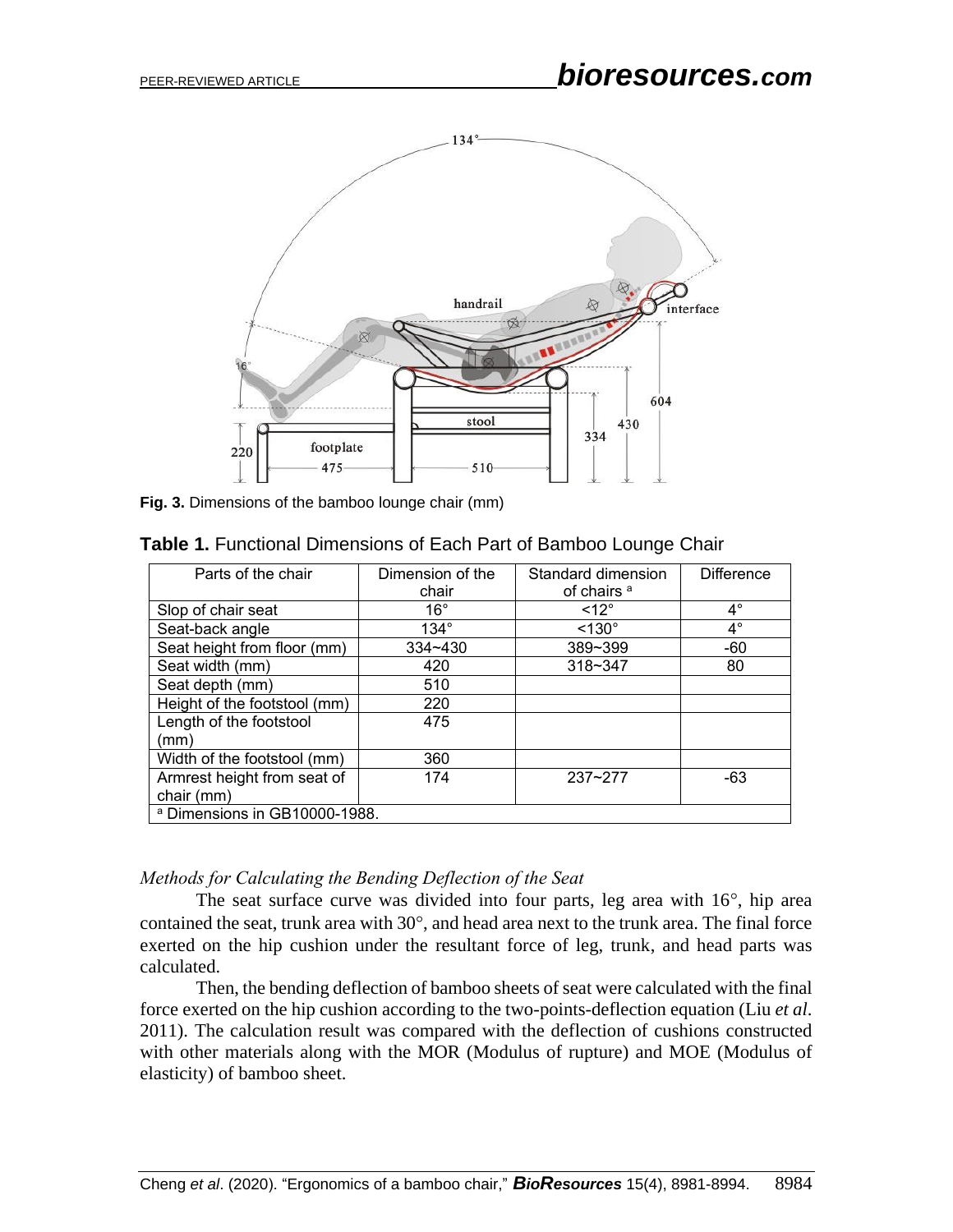# **RESULTS AND DISCUSSION**

# **The Shape of Seat Surface Curve**

According to the principles of ergonomics, posture holds the body upright against gravity while standing, sitting, or lying down. The proper posture should have good muscle flexibility, strong postural muscles, normal position in the joints, and a balance of spine muscles to feel comfortable while in a chair. The angle between the seat surface and curvature of the spine is used as a reference for the analysis of the curve shape.



#### **Fig. 4.** Different parts of the chair

The whole curve of the seat surface is constructed with heat-treated long bamboo pieces to support the parts of the human body at different degrees. The curve shape of the seat surface was divided into four parts (Fig. 4), which are described below.

# *Leg area*

The angle of the seat inclination is 16° from the vertical, which can prevent the body from sliding forward. It reduces the physiological and psychological fatigue caused by sliding when sitting with or without a footstool (Fig. 2a, b.). In addition, the seat inclination supports the feet and legs, reducing the nerve compression in legs caused by the low chair height when sitting properly in the bamboo lounge chair without the footstool (Fig. 2d).

# *Hip area*

The large arc angle between the seat and the back in hip area is 134°. The design of seat-back angle is based on the health of lumbar spine and the normal curve of the lumbar spine in adult is determined by maintenance of the trunk-thigh and knee angles at approximately 135° (Keegan 1953; Jalkanen 2004; Computer chair 2017). With the increase of leg angle, the load of lumbar vertebrae and thoracic vertebrae decreases, and the shape of spine is similar to the S-shape formed naturally when standing. It helps most of the weight to be borne by the backrest. The blood vessels between the abdomen and thigh are not squeezed, and the blood flow is smooth. With the 16° seat angle and 134° seat-back angle, body pressure is more concentrated in the ischial tubercle of the hip area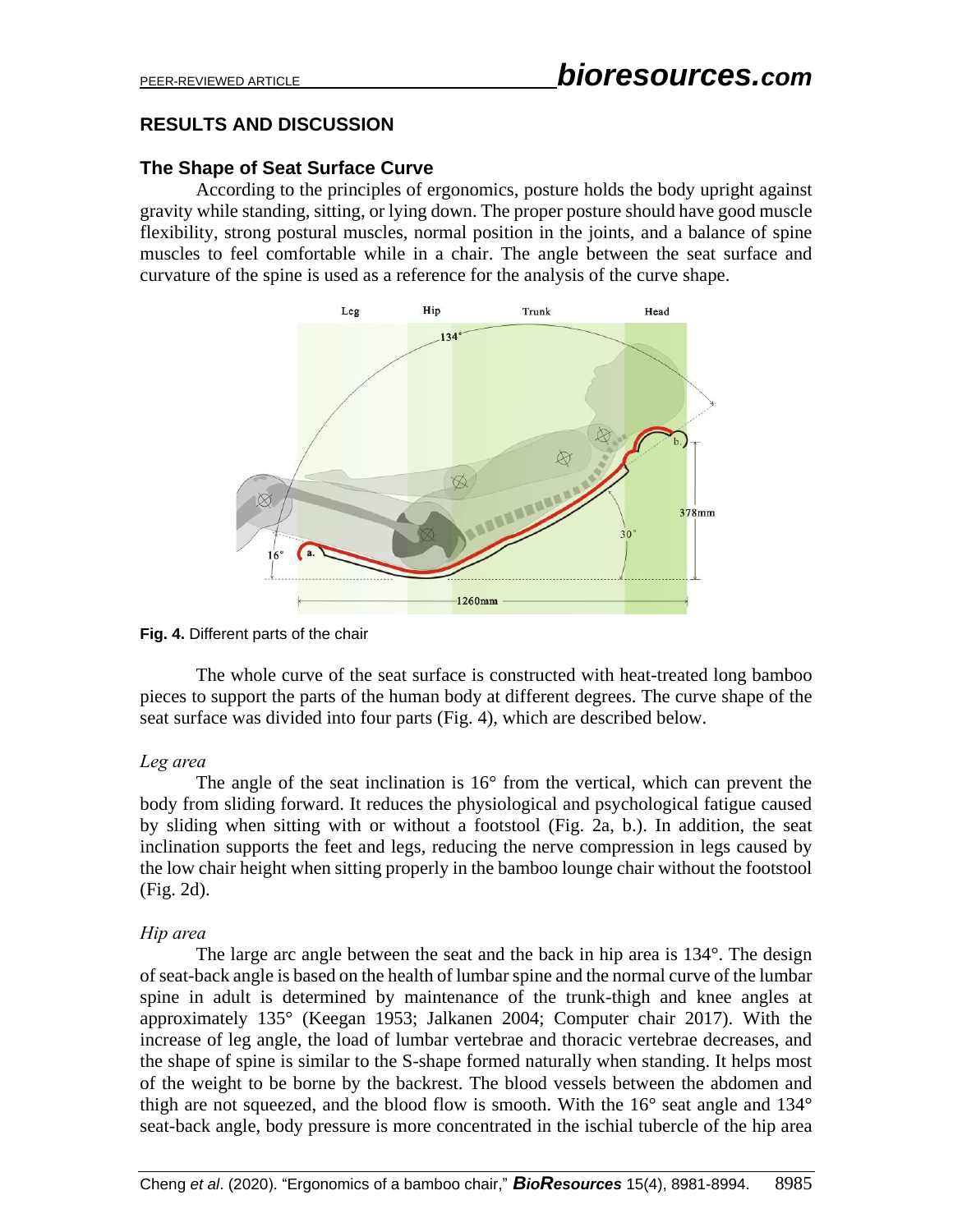than in the legs or waist. The ischial tubercle is relatively thick with an area of  $25 \text{ cm}^2$ under the pelvis, and there are fewer blood vessels and nerves distributed here. It can bear more pressure than the surrounding muscles to reduce nerve compression in other areas, avoiding muscle fatigue, cramping, and leg pain (Bush *et al*. 1999).

## *Trunk area*

The trunk is the largest area of the upper body and the most load-bearing. This area has an angle of almost 30° between the seating surface and horizontal inner surface. With regard to back elevation, the maximum reduction of pressure on the hip and whole body occurs when the back is raised by 30°; at this angle, there is uniform pressure distribution on the hip (Defloor 2000; Harada *et al.* 2002; Lyder 2002; Stinson *et al.* 2003; Marco *et al.* 2012).



Contact surface before deformation

**Fig. 5.** Seat contact surface deformation. Red circle: bamboo support connection under the contact surface

The main structure supporting upper part of the human body is the spine, which is composed of 33 cylindrical vertebrae, including 5 lumbar vertebrae when a person is lying. Therefore, the comfort design of trunk area is closely related to the spine. The trunk area is supported by whole elastic long bamboo strips. The human body exerts the forces of  $F_1$ and  $F_2$  on the trunk area, and the support structure under the contact surface produces  $F_3$ support force to the contact surface (Fig. 5). After long use, a lumbar support that conforms to the curve of the user's waist can be produced at the 4-5 lumbar vertebrae. The naturally produced lumbar support can relieve the fatigue of the waist when lying for a long time and reduce the deformation of the lumbar spine.

#### *Head area*

The elastic headrest is made of thin bamboo strips and half round bamboo arc structure. It provides support in line with the shape of the cervical vertebra, keeping the spine in a normal posture and avoiding muscle fatigue.

# **Bending Deflection of Bamboo Sheets of Seat**

To analyze the stiffness of the bamboo lounge chair, the ultimate load applied on each part of the bamboo lounge chair and bending deflection of the seat were calculated and compared with the deflection of cushions constructed with other materials along with the modulus of rupture (MOR) and modulus of elasticity (MOE) of bamboo sheet. A-75kg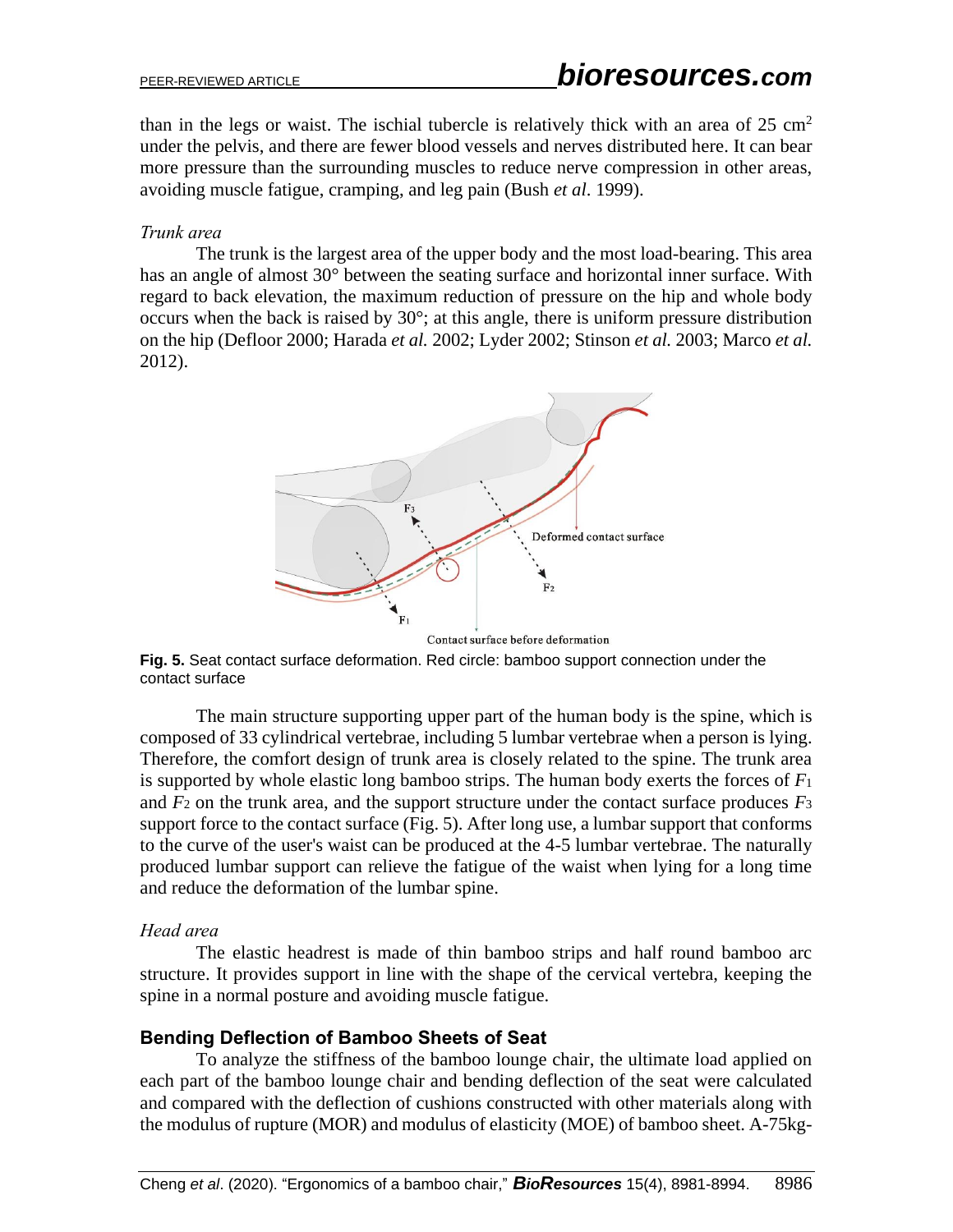male participant was selected based on 95th percentile of male aged 18- to 60-years-old (GB/T10000-88, 1988) to present 95% of users.

The contact surface of the bamboo lounge chair is made by arranging several pieces of bamboo with 420 mm in length, 20 mm in width, and 5 mm in height side by side. The hip contact surface of the bamboo seat can approximately be considered as a cube with 420 mm in length, 80 mm in width and 5 mm in height to analyze the stiffness (Fig. 6). Table 2 shows the dimensions and ultimate load of each area of the bamboo lounge chair.



**Fig. 6.** Detailed dimensions and deformation shape of bamboo cushion

The MOR of bamboo sheet is 221.6 MPa (Li *et al*. 2013). The ultimate load can be calculated according to the following equations,

$$
S * MOR > P \tag{1}
$$

*P*=*F*/*S* (2)

where *S* is the contact area, MOR is the static bending strength of bamboo sheet, *P* is the pressure of contact surface, and *F* is the loading force.

| Parts of body          | Leg              | Hip              | Trunk      | Head             |
|------------------------|------------------|------------------|------------|------------------|
| Horizontal length (mm) | 300              | 80               | 730        | 50               |
| Angle                  | $16^{\circ}$     | $0^{\circ}$      | $30^\circ$ |                  |
| Contact length (mm)    | 300              | 80               | 421        | 50               |
| Width (mm)             | 0.42             |                  |            |                  |
| Square( $mm2$ )        | 126000           | 33600            | 306600     | 21000            |
| Γmax                   | $3.8 \times 106$ | $2.5 \times 105$ | 6.9 x 106  | $9.8 \times 104$ |

**Table 2.** Dimensions and Ultimate Load of Each Part of Body of the Chair

The  $95<sup>th</sup>$  percentile male weight of 75 kg in China was allocated according to the ratio of 0.222:0.342:0.355:0.081 (Moon *et al.* 2005). Gravity in Table 3 is the body weight of each part,  $F_a$  is the force exerted by gravity on the contact surface vertically, and  $F_b$  is the final force exerted on the hip cushion under the resultant force of  $F_1$ ,  $G_2$ , and  $F_3$  (Fig. 7).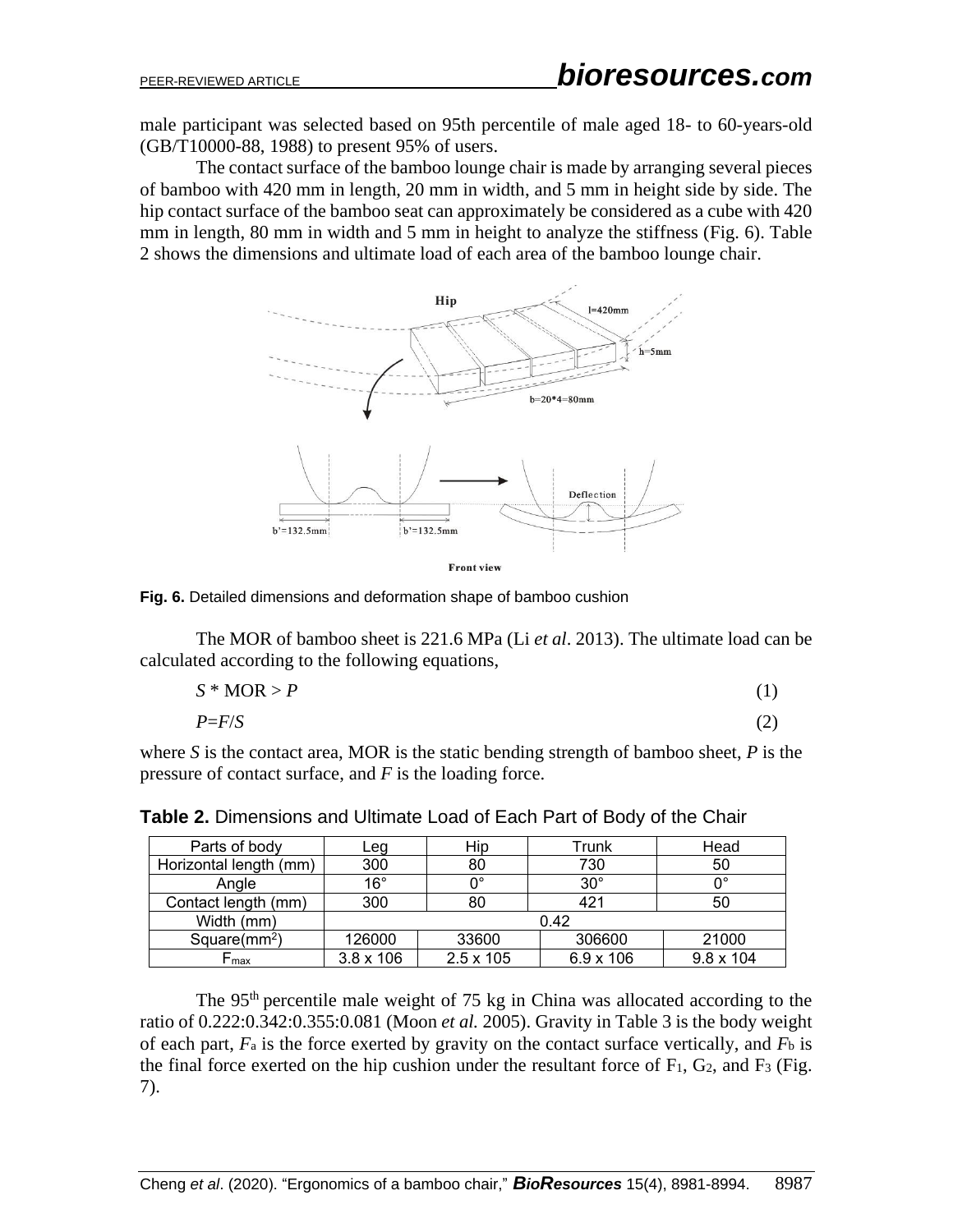| Parts of body | Leg     | Hip    | Trunk   | Head   |
|---------------|---------|--------|---------|--------|
| Weight        | 0.222w  | 0.342w | 0.355w  | 0.081w |
| Gravity (N)   | 166.5   | 256.5  | 266.25  | 60.75  |
| $F_a(N)$      | 160.056 | 256.5  | 230.573 | 60.75  |
| $F_{b}(N)$    |         | 335.89 |         |        |

**Table 3.** Approximate Weights of Each Part of Body



**Fig. 7.** Analysis of hip force  $(F_b=G_2+F_3+F_1)$ ;  $F_{a1}=G_1$ ;  $F_{a2}=G_2$ ;  $F_{a3}=G_3$ )

The following equation was used to calculate the maximum bending deflection of the bamboo seat under two points forces, with the MOE of 16.63 GP (Liu *et al*. 2011; Li *et al*. 2013) as,

$$
W_{\rm c} = \frac{Fb(3l^3 - 4b^2)}{48EI} \cdot 2 \tag{3}
$$

$$
I = \frac{b^h h^3}{12} \tag{4}
$$

$$
W_{c} = \frac{Fb(3l^2 - 4b^2)}{2Eb^2h^3}
$$
 (5)

where  $W_c$  is the bending deflection of bamboo sheet (mm),  $F$  is the final force loading vertically  $(F_b=336 \text{ N})$ , *l* is the length of bamboo sheet (420 mm), *E* is the MOE (16.6 GP), *I* is the moment of inertia, *b* is the distance between ischium and edge of seat (132 mm), *b*' is the rectangle width  $(20*4=80 \text{ mm})$ , and *h* is the rectangle height (5 mm).

Deflections of cushions constructed with different materials under the vertical loading force 336 N were compared. The bending deflection of the bamboo lounge chair under 336 N was 30.7 mm. Ebe and Griffin (2001) investigated the relationship between the static physical characteristics of a cushion and seat comfort, concluding that the material of 25% ILD hardness of high durability was the most comfortable. The deformation under the vertical loading force 336 N was 31 mm. The deflection characteristics on flat and contoured foams were analyzed; sitting on contoured foam resulted in a lower pressure distribution than sitting on flat foam. The deformation of a HR55 flat foam cushion with 75 mm thickness was 38 mm, which was the most comfortable object among flat foams in this study. The deformation of contoured foam was inferred which was less than 38 mm (Sprigle *et al.* 1990). Vlaović *et al.* (2010) studied mechanical comfort that the chair can offer to the user and concluded that MA2 had the highest comfort index/support factor for chair models. The deformation of MA2 under the vertical loading force 336 N is 29.5 mm (Vlaović *et al.* 2010). This shows that the bamboo seat has the same deflection as other materials in normal use. Thus, the bamboo lounge chair was relatively comfortable.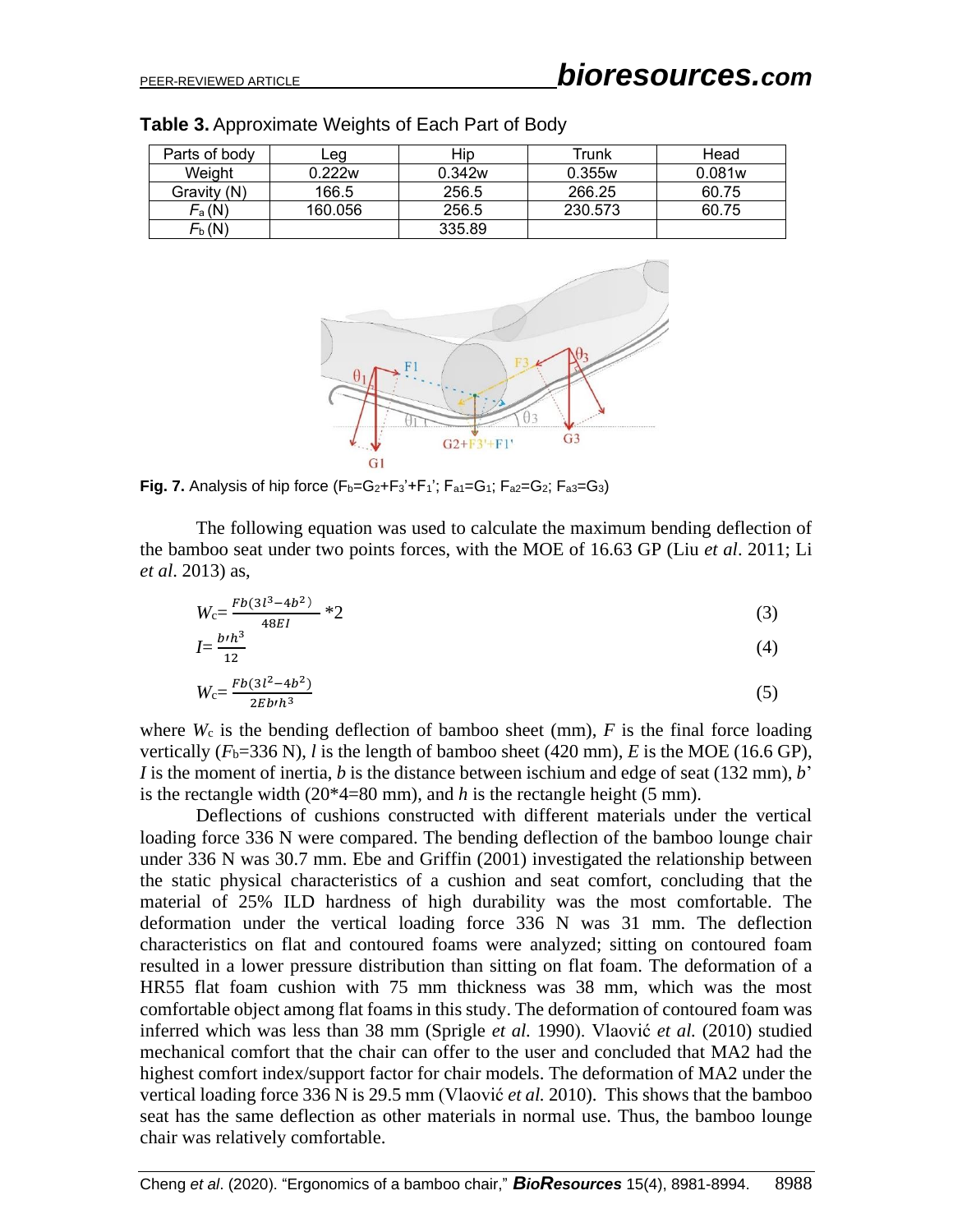## **Multi-functions Fit the Needs of People in Rural China**

The bamboo lounge chair came from rural areas in China. The user groups were farmers and elderly, who were the main population in rural China. The multi-functions of the bamboo lounge chair were designed based on those people's living habits and social activities, which made bamboo furniture unique. Because the functions of the bamboo lounge chair were different from normal chairs, its dimensions were different. The difference in dimensions of bamboo lounge chair and normal chair in the GB10000 (1988) (Table 1), showed that the sitting height and armrest height of the bamboo lounge chair was lower than the corresponding ones in the normal chair in the GB10000 (1988), but there was no information about the footstool. Therefore, in this section, the functions of working, resting, and social activities of people in China were analyzed based on the parts of the bamboo lounge chair. In addition, the manufacturing process of footstool, armrest, and seat surface of the bamboo lounge chair was analyzed.

#### *Footstool*

Bamboo lounge chairs are widely used in rural areas in China where individuals have a wide range of characteristics such as age and height. In order to meet the comfort needs of these individuals, chair designers set the footstool to stretch freely. The footstool can be disassembled and reused, which is convenient for its replacement (Fig. 8).



**Fig. 8.** The connection structure of flexible footstool of the bamboo lounge chair



**Fig. 9.** Main stressed parts of the chair without footstool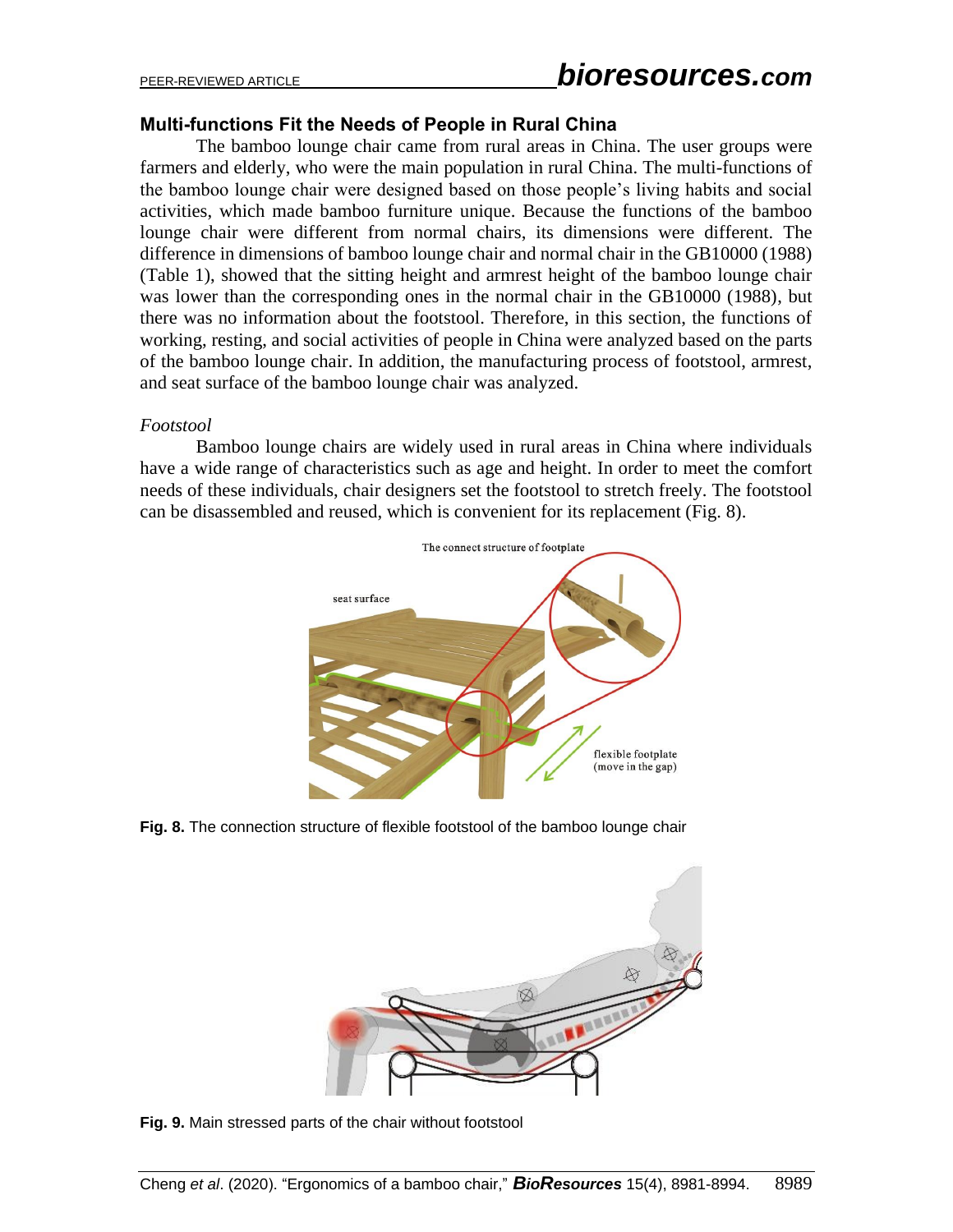The footstool prevents the leg and knee of the human body from being sheared by the opposite side of the leg and upper body when lying down. This reduces the internal pressure of the knee and the squeezing of the upper and lower muscles of the thigh, so as to avoid obvious discomfort. The lowest height of the seat surface was 340 mm where the knee position was higher than the hip position. Multiple discomfort occurred when the chair is used for normal sitting for a long time (Fig. 9). Chaffin *et al*. (2006) indicated that a person needed to stretch his legs in any directions forward when the user lowers the center of gravity in a lying position in a chair in which the knee socket and bottom of thigh of the person were not pressed in order to avoid leg numbness, aching excessive bending angle of the body, extrusion of the stomach and abdomen, and low back pain caused by excessive load of waist muscles (Chaffin *et al.* 2006). Therefore, the footstool can effectively increase the comfort of the person sitting in the chair.



Fig. 10. Child-care activities in the bamboo lounge chair

The second function of the footstool is to take care of a child in the chair (Figs. 2, 10). Children in rural China are often raised by grandparents, so many users of the bamboo lounge chair are the elderly and children. Based on the physical characteristics of the elderly, they always take care of their children closely and do many things for them such as feeding. Therefore, the footstool is a necessary part where a child is placed such that the parents easily can see the child.

The final function of the footstool is to use it as a desk. Some Chinese farmers used to sit on the low seat surface, putting labor supplies conveniently on the surrounding ground, and using this ground as the operation platform of daily activities.

#### *Armrest*

The shape of the handrail was aligned similar to the curve of the seat surface, forming a trend of "low elbow and high palm". It always keeps a relative height of 200 mm higher than the seat surface, which is in line with the conclusion that the handrail height of is about 40% of the human height (Nag *et al.* 2008). The armrest also provides support for the reasonable placement of the arms, which can reduce the burden on the shoulders, promote the venous blood flow of the upper limbs, and increase comfort. The round and upturned handrail provides a force application point for the user when raising up from the chair, especially for elderly because of the 140° back angle of the recliner.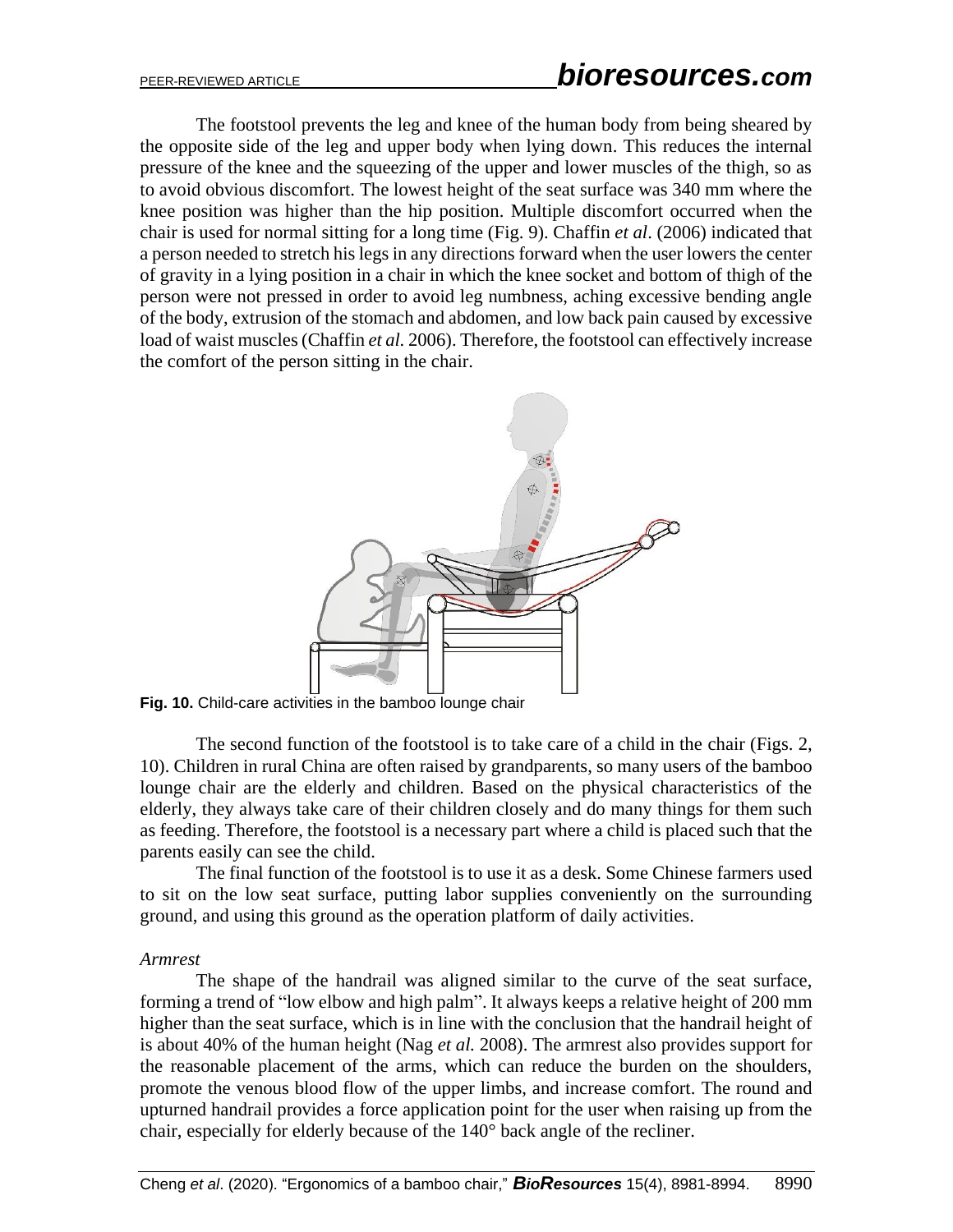#### *Backrest*

The most unique function of the backrest is that it is easy to clean. Farmers in China rely on manual work, and they carry dust on them after working. Therefore, the arrangement of bamboo slices in the backrest (Fig. 11) allowed them to rest without changing clothes. Dust and dirt can fall directly from the bamboo gap, and it is quite easy to clean the bamboo lounge chair using water, which is the most convenient way. Furthermore, the grid and stable form along with the natural structural properties of bamboo provide better moisture absorption and air permeability, which can improve the thermal comfort of the chair (Bartels 2003).



**Fig. 11.** Arrangement of bamboo strips on backrest

# **Future Prospects**

The designers of the bamboo lounge chair paid more attention to the comfort and convenience of users, which coincided with today's people-oriented design concept and ergonomics. However, the traditional way of living habits suited to the traditional bamboo lounge chair have been changed a lot with the urbanization of China's population. Many design details can be improved by studying the modern way of living habits of the major consumer groups.

Bamboo furniture is more and more popular in China, but there must be a period of passing from manual to automated production. Therefore, the study in ergonomic analysis of traditional bamboo furniture is helpful for designers to extract essence from traditional bamboo furniture. The results of this paper might provide reference values for the design and application of modern bamboo furniture.

# **CONCLUSIONS**

- 1. The angles of the seat surface curve in the studied traditional Chinese lounge charge all were consistent with scientific principles related to ergonomics.
- 2. The bending deflection of the bamboo seat was  $30 \text{ mm}$  ( $\pm 5 \text{ mm}$ ), which was almost the same as the deflection of seats made of some other commonly employed materials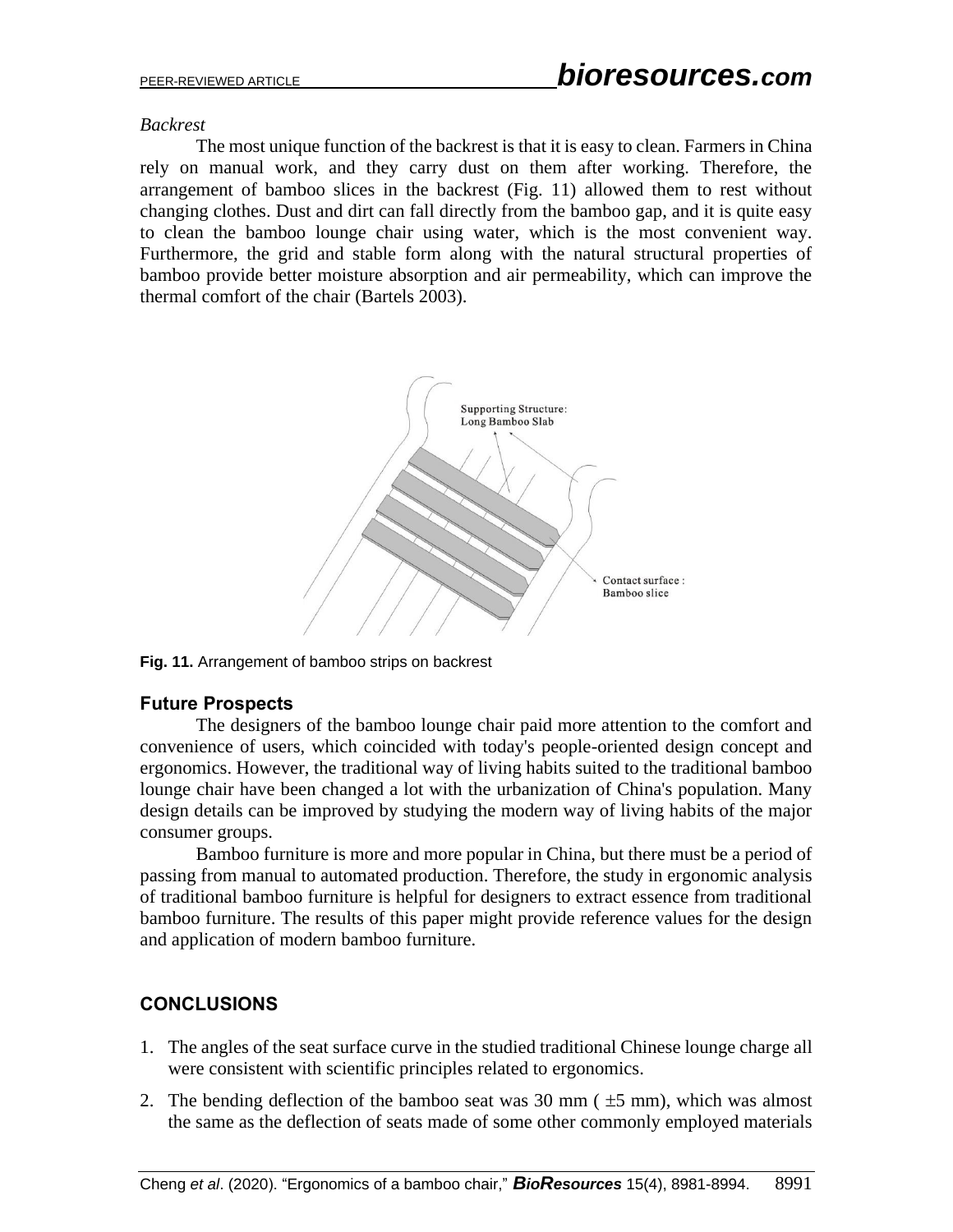for chairs, and the dimension difference between the bamboo lounge chair and normal chair were based on the unique living habits of people in rural China.

# **ACKNOWLEDGMENTS**

This study was funded by Zhejiang Natural Science Foundation (China) [grant number LQ18C160002].

# **REFERENCES CITED**

- Adewole, N. A., and Bello, K. O. (2013). "Recycling of bamboo (*Bambusa vulgaris* Schrad) recovered from scaffold into material for furniture production," *Innovative Systems Design and Engineering* 4(9), 73-78.
- Bartels, V. T. (2003). "Thermal comfort of aeroplane seats: Influence of different seat materials and the use of laboratory test methods," *Applied Ergonomics* 34(4), 393- 399. DOI: 10.1016/s0003-6870(03)00058-9
- Bush, T. R., Gregg, S. J., and Hubbard, R. P. (1999). "Measuring and modeling support forces of people to assist in the development of the ASPECT Manikin weighting," *SAE Transactions* 108, 1776-1786. DOI: 10.2307/44733829
- Chaffin, D. B., Andersson, G. B. J., and Martin, B. J. (2006). *Occupational Biomechanics, 4th Edition,* John 2006 Wiley & Sons, America.
- Chen, Z., Zhang, H., He, Z., Zhang, L., and Yue, X. (2019). "Bamboo as an emerging resource for worldwide pulping and papermaking," *BioResources* 14(1), 3-5. DOI:10.15376/biores.14.1.3-5
- Cheng, Y., Chen, C., and Cai, D. (2017). "An evaluation of new bamboo furniture: Through examining the relationship between design and value," *Bulletin of Japanese Society for Science of Design* 55, 93-102. DOI: 10.11247/jssdj.55.93
- Computer chair (2017). "Computer disease is saved! Must learn three office postures!" (https://zhuanlan.zhihu.com/p/28495367), Accessed 13 August 2017.
- Defloor, T. (2000). "The effect of position and mattress on interface pressure," *Applied Nursing Research* 13(1), 2-11. DOI: 10.1016/S0897-1897(00)80013-0
- Ebe, K., and Griffin, M. J. (2001). "Factors affecting static seat cushion comfort," *Ergonomics* 44(10), 901-921. DOI: 10.1080/00140130110064685
- Fang, H., and Chen, H. (2002). " 'Chineseism' in modern furniture design -- Research on chair prototype," *Art & Design* (03), 61-62. DOI: 10.16272/j.cnki.cn11- 1392/j.2002.03.035
- Fang, H., and Wang, X. (2015). "The introduction of bamboo from the East to the West: A comparative study of bamboo furniture cases between China and the West in Ming and Qing Dynasties," *Journal of Nanjing Arts Institute(Fine Arts & Design)*(06), 76- 80. DOI: 10.3969/j.issn.1008-9675.2015.06.018
- Fu, Y., and Fang, H. (2016). "The application of the finite element method to verify the use of recombinant bamboo material in furniture," *Journal of Bamboo Research*  35(04), 48-54. DOI: 10.19560/j.cnki.issn1000-6567.2016.04.009
- GB/T10000-88 (1988). "Human dimensions of Chinese adults," Standardization Administration of China, Beijing, China.
- Harada, C., Shigematsu, T., and Hagisawa, S. (2002). "The effect of 10-degree leg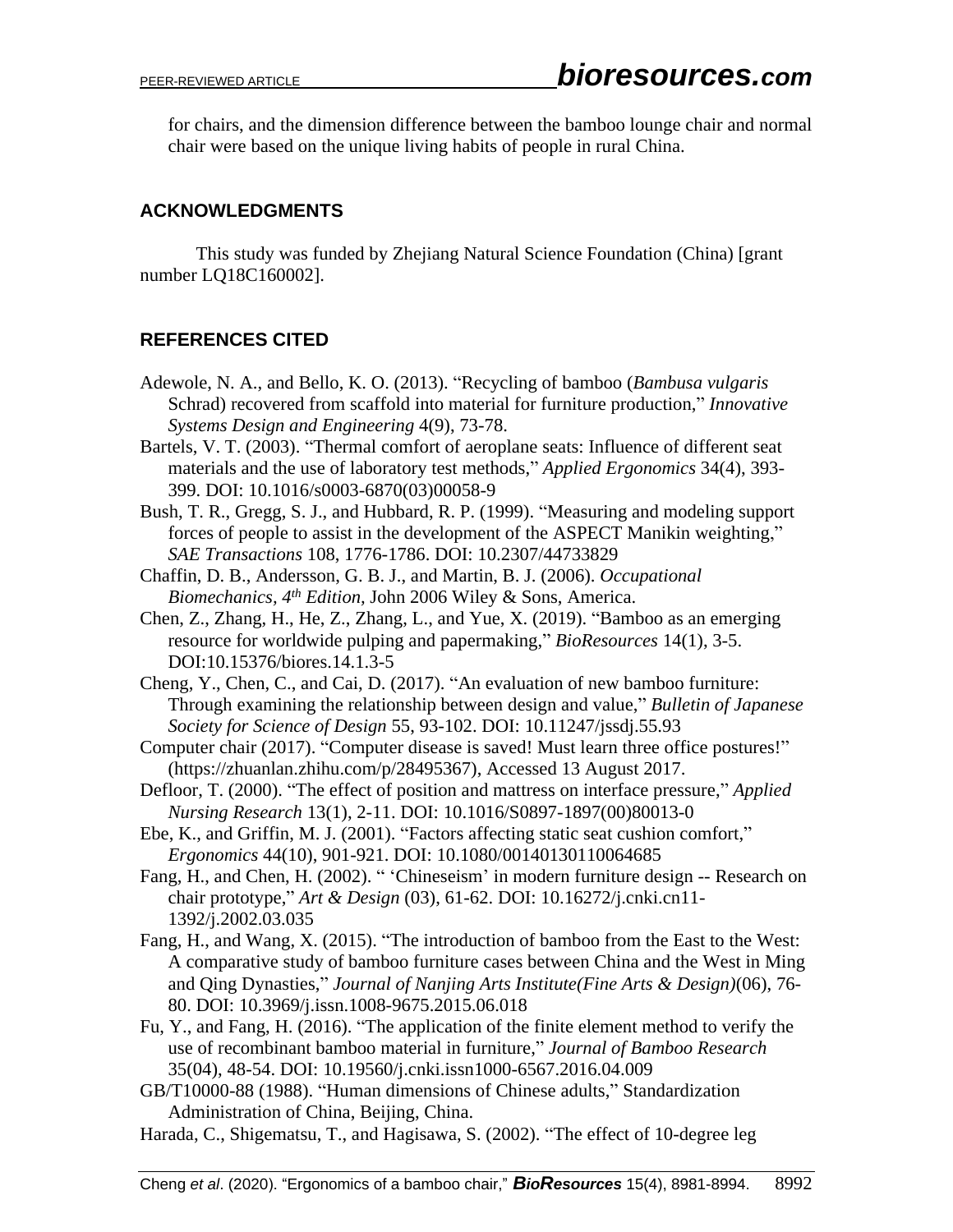elevation and 30-degree head elevation on body displacement and sacral interface pressures over a 2-hour period," *Journal of WOCN: Wound, Ostomy and Continence Nursing* 29(3), 143-148. DOI: 10.1067/mjw.2002.123645

Jalkanen, V. J. (2004). "Saddle seat for chair or stool," U.S. Patent No. US6709052 B2.

Keegan, J. J. (1953). "Alterations of the lumbar curve related to posture and seating," *The Journal of Bone and Joint Surgery* 35-A(3), 589. DOI: 10.1079/PNS19530066

Lei, D., and Wang, J. (2015). "The appearance design of bamboo-made furniture based on industrial design," *Journal of Bamboo Research* 34(04), 6-10. DOI: 10.3969/j.issn.1000-6567.2015.04.002

Li, J., Sun, Z., and Xu, M. (2013). "Evaluation and grading of bending properties moso bamboo strips near the bamboo green," *Forestry Machinery & Woodworking Equipment* 41(08), 47-49+54. DOI: 10.3969/j.issn.2095-2953.2013.08.014

Li, N. (2014). "Primary researching the structure of original bamboo furniture," *Art and Design* (05), 120-121. DOI: 10.16824/j.cnki.issn10082832.2014.05.032

- Liu, H., Lin, J., and Cao, M. (2011). *Mechanics of Materials*, 5<sup>th</sup> Ed., Higher Education Press, Beijing, China.
- Lyder, C. H. (2002). "Pressure ulcer prevention and management," *AMA* 289(2), 223-226*.* DOI: 10.1001/jama.289.2.223
- Majumdar, P., Ji, S., and Banerjee, S. (2017). "Consumer preferences and value proposition disconnect—Assam rattan and bamboo furniture industry," in: *International Conference on Research Into Design*, Springer, Singapore, pp. 665-677.
- Marco, R. A. W., Stuckey MD, R. M., and Holloway MHA, S. P. (2012). "Prolonged bed rest as adjuvant therapy after complex reconstructive spine surgery," *Clinical Orthopaedics and Related Research* 470(6), 1658-1667. DOI: 10.1007/s11999-012- 2318-3
- Moon, I., Kang, S. J., Kim, G. S., and Mun, M. (2005). "A novel air-cell mattress based on approximate anthropometric model for preventing pressure ulcer," in: *ICCA*, KINTEX, Gyeonggi-Do, Korea.
- Nag, P. K., Pal, S., Kotadiya, S. M., Nag, A., and Gosai, K. (2008). "Human–seat interface analysis of upper and lower body weight distribution," *International Journal of Industrial Ergonomics* 38(5-6), 539-545. DOI: 10.1016/j.ergon.2007.10.024
- Qiu, H., Xu, J., He, Z., Long, L., and Yue, X. (2019). "Bamboo as an emerging source of raw material for householdand building products," *BioResources* 14(2), 2465-2467. DOI: 10.15376/biores.14.2.2465-2467
- Scurlock, J. M. O., Dayton, D. C., and Hames, B. (2000). "Bamboo: An overlooked biomass resource?" *Biomass Bioenergy* 19(4), 229-244. DOI: 10.1016/S0961- 9534(00)0008-6
- Sofiana, Y., Sylvia, C. O., and Purbasari, M. (2017). "Potential of bamboo as material for furniture in rural area in Indonesia," *Advanced Science Letters* 23(1), 263-266. DOI: 10.1166/asl.2017.7153
- Sprigle, S., Chung, K. C., and Brubaker, C. E. (1990). "Reduction of sitting pressures with custom contoured cushions," *Journal of Rehabilitation of Research and Development* 27(2), 135-140. DOI: 10.1682/JRRD.1990.04.0135
- Stinson, M. D., Porter-Armstrong, A., and Eakin, P. (2003). "Seat-interface pressure: A pilot study of the relationship to gender, body mass index, and seating position," *Archives of Physical Medicine and Rehabilitation* 84(3), 0-409. DOI: 10.1053/apmr.2003.50011
- Sun, W., and Li, D. (2014). "The design aesthetics of traditional Chinese bamboo-rattan